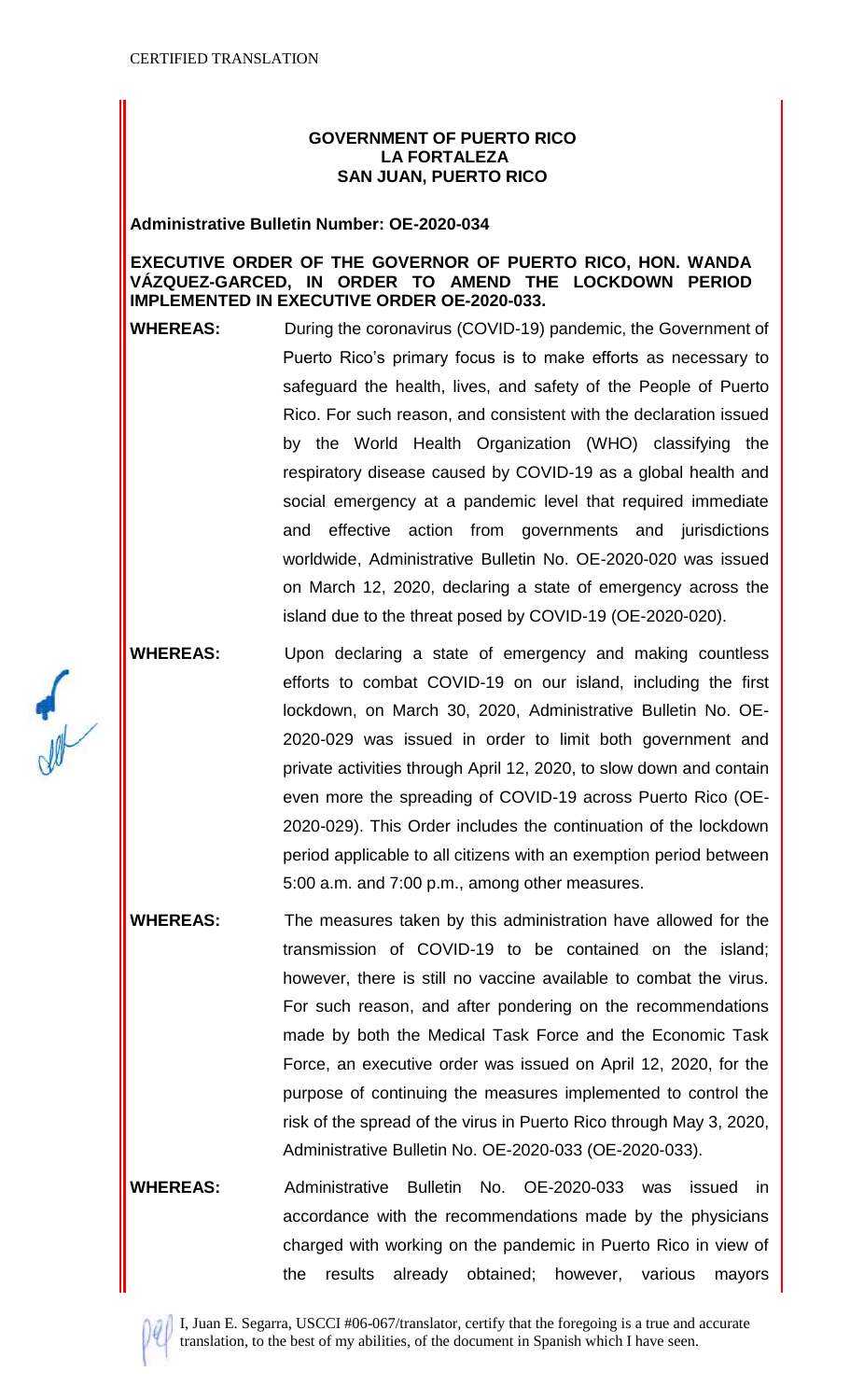approached the Governor to make their wishes known to be allowed to maintain the lockdown period established in Administrative Bulletin No. OE-2020-029 in their respective municipalities so as to enable them to keep a stricter control of the outings of citizens. Some even considered, as an alternative, the possibility of being allowed to establish said lockdown period in their municipalities.

**WHEREAS:** Article 6.10 of Act 20-2017, as amended, known as the "Puerto Rico Public Safety Department Act," empowers the Governor to declare a state of emergency on the Island, and "to establish or modify state regulations, orders, plans, or measures for emergencies or disasters as deemed necessary," as well as "to enact, amend, or repeal any regulation, and to enact, amend, or rescind any order as deemed appropriate during the state of emergency or disaster."

**WHEREAS:** In accordance with our democratic structure, municipal governments are the public administration bodies closest to the community and it is not wise to establish different lockdown periods for each municipality. In order for the people to be informed about the prevailing lockdown period, given the circumstances that may arise from the noncompliance therewith due to the differences between municipalities, as the Governor of the 78 municipalities, a consensus has been reached between the central government, the mayors, and various sectors of the community regarding the lockdown period.

**WHEREAS:** Upon considering the claims made by the mayors of both parties and healthcare professionals as well as the people's will, and as part of this government's public policy of openness and consensus, I shall take those actions that guarantee the protection of the people's health and lives.

**WHEREAS:** I, WANDA VÁZQUEZ-GARCED, Governor of Puerto Rico, by virtue of the powers inherent to my office and the authority vested in me by the Constitution and the laws of Puerto Rico, hereby DECLARE and ORDER the following:

**Section 1:** Section 1 of OE-2020-033 is hereby amended to read as follows: "**Section 1: LOCKDOWN.** A lockdown **remains in effect** in Puerto Rico. **EVERY CITIZEN ON THE ISLAND OF PUERTO RICO IS INSTRUCTED TO REMAIN AT THEIR PLACE OF RESIDENCE OR SHELTER 24 HOURS A DAY, 7 DAYS A** 



2

I, Juan E. Segarra, USCCI #06-067/translator, certify that the foregoing is a true and accurate translation, to the best of my abilities, of the document in Spanish which I have seen.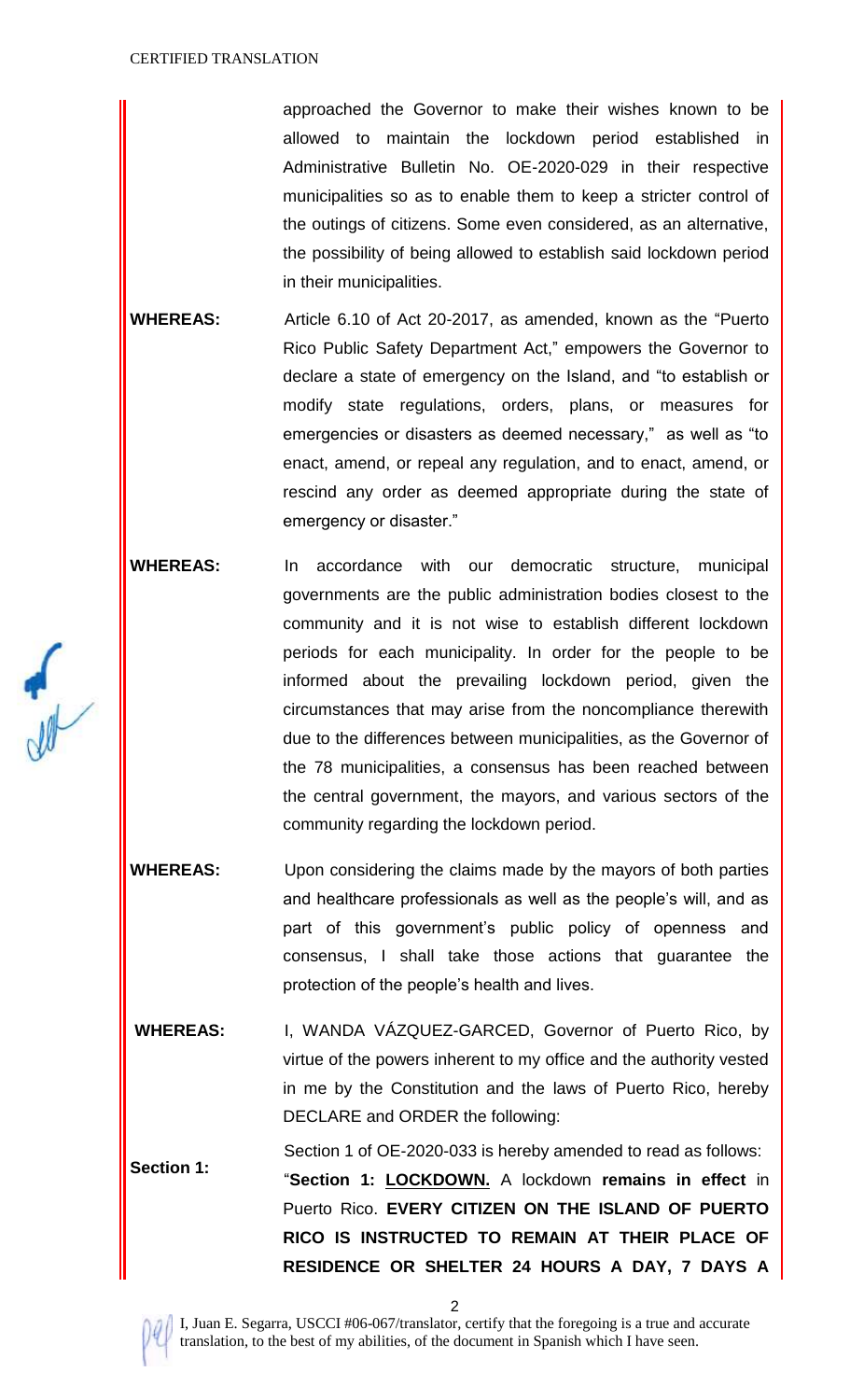**WEEK DURING THE LOCKDOWN PERIOD, WHICH EXTENDS THROUGH MAY 3, 2020, INCLUSIVE.** Any citizen may leave his residence between *5:00 a.m. and 7:00 p.m***., EXCLUSIVELY** when the need so warrants under the following circumstances:

(a) to go to a medical appointment, hospitals, laboratories, or hospital medical service centers;

(b) to acquire food, pharmaceutical products, and essential supplies;

(c) to visit one of the exempted establishments for necessary or urgent business;

(d) to receive exempted services, as specified in subsequent sections of this Order;

(e) to render any of the exempted services as specified in subsequent sections of this Order.

While this Order is in effect, any owner and/or person in charge of a residence who allows people other than cohabitants to congregate in order to hold meetings, gatherings, parties, or any activity not permitted under this order in said residence and its surroundings, may be deemed to be in violation of the executive order and shall be subject to the penalties established by law. Given that preserving the public health constitutes a compelling interest of the State, and even more so when scientific evidence shows that the virus is mainly transmitted between people through respiratory droplets produced and released when an infected person coughs, sneezes, or talks, the least burdensome way to control the risk of virus transmission is to regulate this type of activity. In addition, some recent studies suggest that COVID-19 may be transmitted by asymptomatic people, thus, it is important to maintain proper social distancing to prevent this disease from spreading.

 *Those businesses authorized under OE-2020-033 to operate until 8:00 p.m. may only receive and render services between 7:00 p.m. and 8:00 p.m. to hospital and technological laboratory personnel and law enforcement agents who may be thus identified."*

**Section 2: REPEAL.** This Executive Order supersedes any other executive order that may be inconsistent, in whole or in part, with the provisions herein, to the extent of such inconsistency.



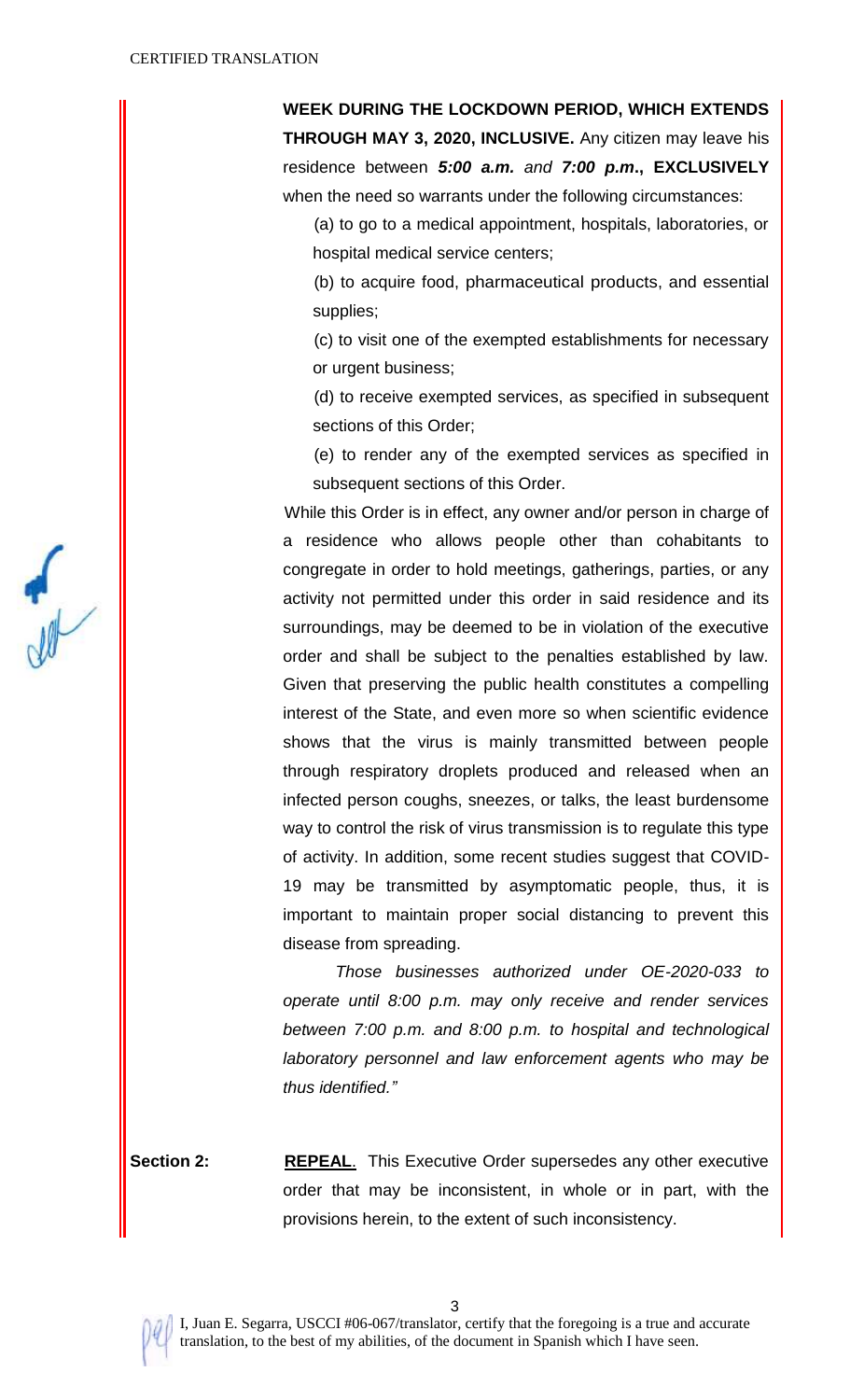- **Section 3: EFFECTIVENESS**. This Executive Order shall take effect on April 15, 2020, and shall remain in effect until May 3, 2020, and/or until further notice.
- **Section 4: SEVERABILITY.** The provisions of this Executive Order are independent of and severable from one another, and if any part, section, provision, or sentence of this Executive Order is held to be unconstitutional, void, or invalid by a court of competent jurisdiction, such holding shall not affect the validity of the remaining provisions herein, which shall remain in full force and effect.
- **Section 5: NO CREATION OF RIGHTS.** This Executive Order is not intended to create any rights, substantive or procedural, enforceable at law or equity, by any person or entity, in any matter, civil, criminal, or administrative, against the Government of Puerto Rico, its agencies, officials, employees, or any other person.
- **Section 6: PUBLICATION**. This Executive Order shall be filed immediately with the Department of State and the widest possible publication thereof is hereby directed.



**IN WITNESS WHEREOF**, this Executive Order is given under my hand and the Great Seal of the Government of Puerto Rico, at La Fortaleza, in San Juan, Puerto Rico, on this *14 th* day of April of 2020.

**ZQUEZ-GARCED JOF** 

Promulgated in accordance with the law on this  $14<sup>th</sup>$  day of April of 2020.

**ELMER L. ROMÁN-GONZÁLEZ SECRETARY OF STATE**



I, Juan E. Segarra, USCCI #06-067/translator, certify that the foregoing is a true and accurate translation, to the best of my abilities, of the document in Spanish which I have seen.